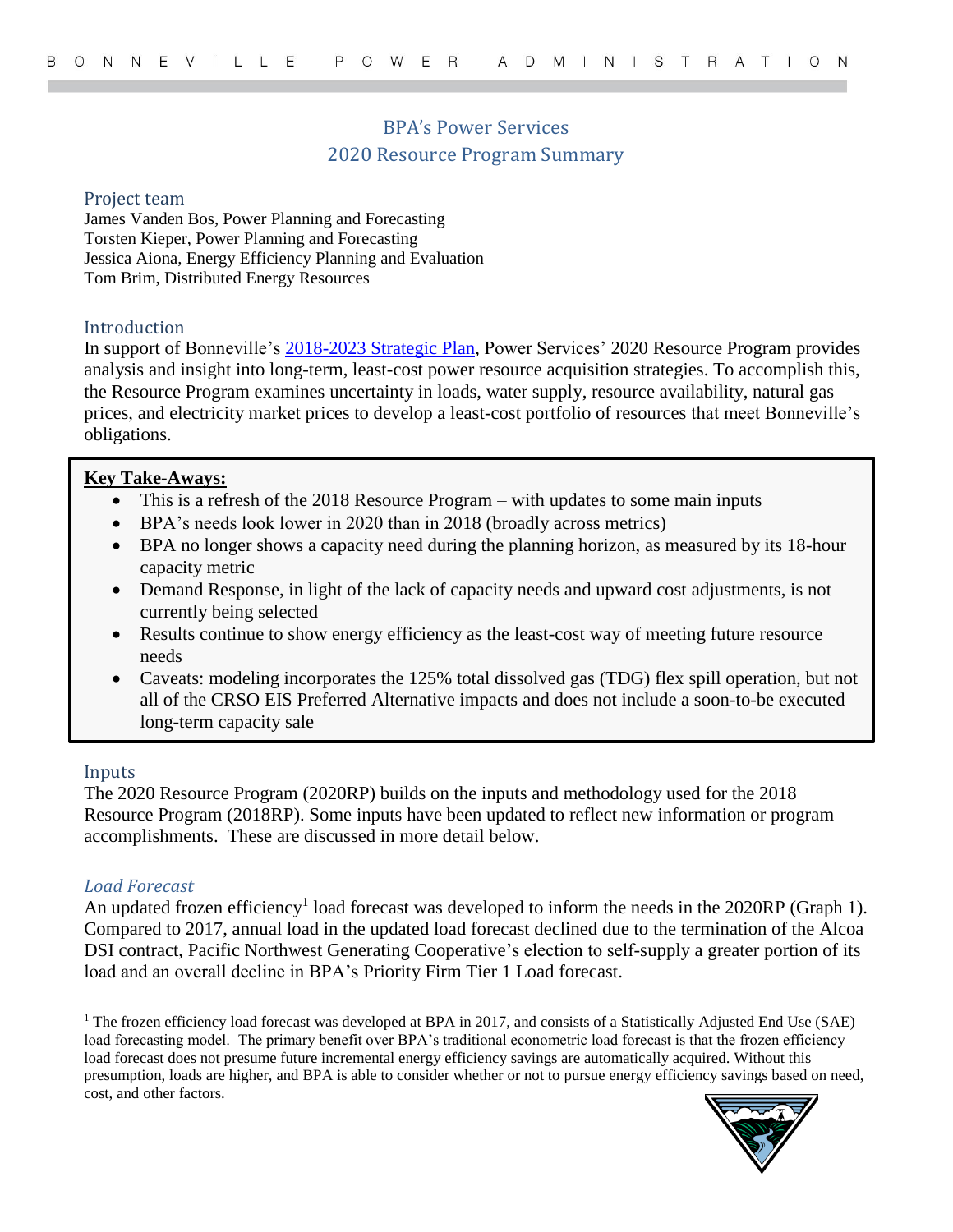| Needs Assessment (NA) 2019 vs. NA 2017 - Annual |       |       |       |       |         |       |       |       |       |       |  |
|-------------------------------------------------|-------|-------|-------|-------|---------|-------|-------|-------|-------|-------|--|
| 8,000                                           |       |       |       |       | Average |       |       |       |       |       |  |
| aMM<br>7,800                                    |       |       |       |       |         |       |       |       |       |       |  |
| 7,600                                           |       |       |       |       |         |       |       |       |       |       |  |
| 7,400                                           |       |       |       |       |         |       |       |       |       |       |  |
| Energy<br>7,200                                 |       |       |       |       |         |       |       |       |       |       |  |
| 7,000                                           | 2022  | 2023  | 2024  | 2025  | 2026    | 2027  | 2028  | 2029  | 2030  | 2031  |  |
|                                                 |       |       |       |       |         |       |       |       |       |       |  |
| -2019 NA                                        | 7,783 | 7,760 | 7,764 | 7,790 | 7,661   | 7,631 | 7,654 | 7,675 | 7,702 | 7,722 |  |
| $-2017$ NA                                      | 7,773 | 7,787 | 7,800 | 7,822 | 7,835   | 7,839 | 7,840 | 7,849 | 7,861 | 7,872 |  |
| Delta                                           | 11    | (27)  | (36)  | (31)  | (173)   | (208) | (187) | (175) | (158) | (150) |  |

**Graph 1: Needs Assessment Obligations forecast for use in 2018RP and 2020RP**

### *Needs Assessment*

The 2020RP also included an updated Needs Assessment (NA), which incorporated: 125% TDG, flex spill, early spill cessation assumptions, new spill calculations, and the 200MW capacity sale to Portland General Electric. With these new assumptions on resources and obligations, combined with the load forecast, average energy needs (per the P10 Monthly HLH metric<sup>2</sup>) decreased on average by 120 aMW over the 2022-2026 timeframe and 440 aMW from 2027-2031. Formerly, the months with the highest average needs were January and February, but this has shifted to April in the new NA because higher spill operations and the wide range of uncertainty<sup>3</sup> surrounding April weather and streamflow combinations. Finally, the 18-hour capacity metric no longer shows a capacity deficit due to the beneficial impacts of early spill cessation.

### *Market Prices*

 $\overline{a}$ 

The forecast of market prices used in the 2020RP's optimization model shows a significant decline in average electricity prices from the 2018RP to 2020RP, largely due to declining regional gas prices, increasing renewable resource penetration and modeling improvements that better capture the impacts of increasingly stringent renewable portfolio standards. In the 2018RP the average Mid-C price was \$36.50/MWh over the 2020-2039 study horizon. In the 2020RP, the Mid-C price is \$23.60/MWh over the 2022-2031 study horizon. The change to a 10-year study horizon also puts downward pressure on average prices. All else being equal, a lower average market price can be expected to drive fewer resource acquisitions compared to the 2018RP. Additionally, on average across all 3200 price iterations, HLH/LLH price inversions occur as soon as April 2023, occur in March-November in 2028, and every month but January in 2031 (the last year of analysis).

<sup>&</sup>lt;sup>2</sup> The P10 HLH energy metric utilizes the stochastic analysis conducted by BPA's Needs Assessment. In this study, many different combinations of potential future load and resource scenarios are combined to create unique combinations where BPA either has enough energy to serve its heavy load hour load obligations, on a monthly basis, or does not. The P10 HLH metric goes to the  $10<sup>th</sup>$  percentile of this distribution (looking at the bad outcomes for BPA) and determines, by month, whether BPA is surplus or deficit resources required to meet load. If BPA is surplus, at the P10, then BPA considers itself not to have an energy need in that month. If BPA is deficit in any month, then the size of the deficit becomes BPA's energy need, for that month, to solve for in the Resource Program.

<sup>&</sup>lt;sup>3</sup> While April shows a large deficit at the 10<sup>th</sup> percentile, it flips to a surplus at the 24<sup>th</sup> percentile, and the surplus grows from there.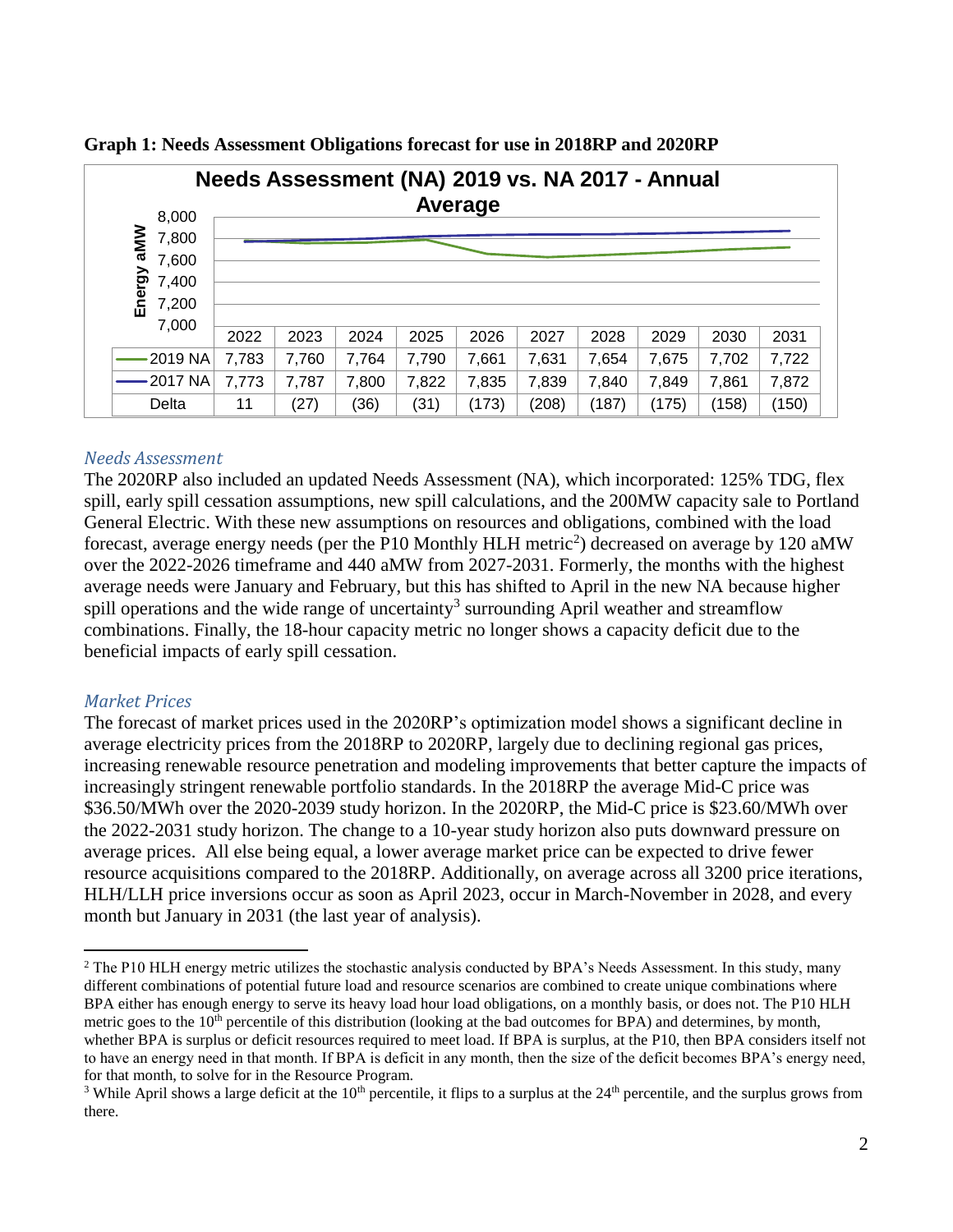## *Market Availability*

BPA assumes a limited amount of energy purchases will be available from the Mid-Columbia trading hub to help meet its energy needs. This assumption of availability is calculated monthly, in AURORA, for the duration of the study period, and is unchanged from the 2018RP. If in any month the optimization model has a need for energy remaining after purchasing its full monthly allowance from the spot market, the model will fill any gaps in those months by adding incremental resources to the least-cost portfolio. In the 2018RP, BPA's monthly needs occasionally exceeded BPA's monthly market purchase limit. In the 2020RP this is no longer the case – in the 2020RP, BPA's share of the market exceeds BPA's forecasted energy needs in every month. This is illustrated for a representative year, FY 2025 (Figure 1). The practical impact of this is the model will never be forced to acquire a resource because it never runs out of assumed market depth. Further, this means that, to acquire a resource to meet BPA's needs, that resource must be cheaper than the market, otherwise the model will simply choose to serve the need with market purchases.





## *Resources*

 $\overline{a}$ 

The resource categories considered in the 2020RP are the same as those considered in 2018, but include updates to resource costs and savings shapes, where applicable. These updates are detailed below.

- Renewable Resources: Wind and solar capital costs decreased by approximately \$200/kW (to \$1,366/kW fixed cost for a 2025 build date) and \$50/kW (to \$1,242/kW fixed cost for a 2025 build date), respectively, before tax credits are applied.
- Natural Gas Turbines: Capital and variable costs for natural gas plants are unchanged from the 2018RP (\$1,047/kW fixed cost for a 2025 build date).

<sup>4</sup> Note that, for its planning purposes, April is divided in half due to the substantially different weather, streamflow, and operational requirements across the month. The two points above April in the graph represent the measures of heavy load hour energy need for the two halves, April I and April II.